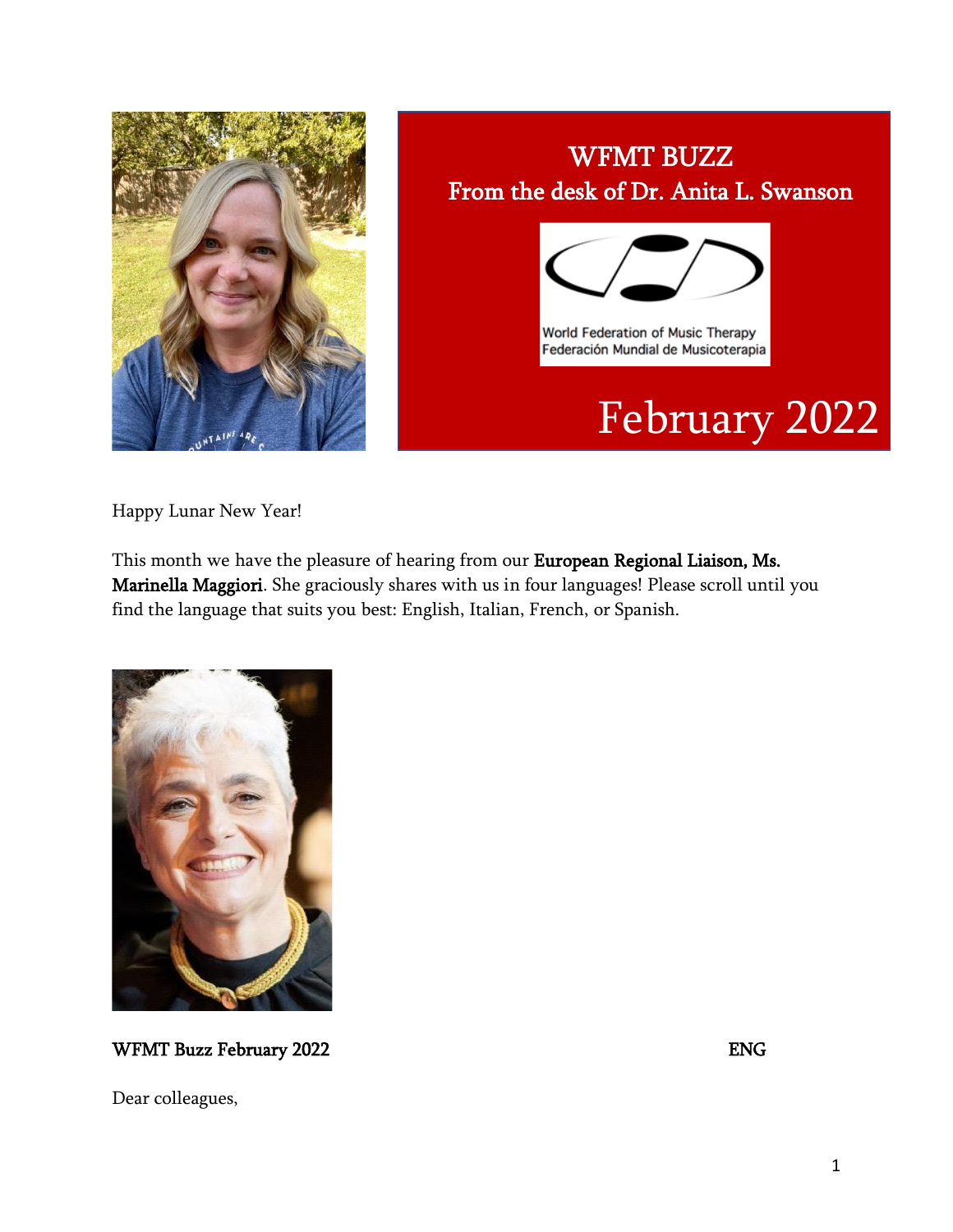This month some news concerning the world of Music Therapy in Europe.

With joy I announce that we have two new countries, Turkey and Russia, whose professional associations have joined WFMT. The interest in WFMT and the activities we are developing worldwide has also attracted new memberships among students and professionals and institutions involved in Music Therapy across Europe, also thanks to a webinar that was organized on 15 November 2021 in collaboration with EMTC (European Confederation of Music Therapy) and attended by many people from all over the globe. The WFMT joined the European Music Therapy Day celebrations to present the state of Music Therapy in Europe. Participants had the opportunity to learn more about the development and current status of the music therapy profession in different countries as well as the experience of those countries where music therapy is already a recognized profession.

The president and vice-president of EMTC presented the organization of the Confederation and how it works, and the regional coordinators of the North, Central and South Europe EMTC told us about the developments of the discipline in their areas. Then there was a specific focus on the recognition of music therapy in Europe and the representatives of United Kingdom, Austria and Latvia talked about it, where music therapy is recognized at all educational, professional and legislative levels, and it was very interesting to learn about the political and institutional processes that led to these results. Finally, representatives from Italy, Greece, Cyprus, Luxembourg and Finland gave us a brief account of the status of music therapy in their countries.

It was a stimulating meeting and a sharing between different realities and different models and experiences that we hope will have been helpful also to those who followed the webinar outside Europe. I would like to thank the EMTC core board who cooperated in a true spirit of sharing for the success of this meeting, which we assume will be the first of other joint meetings with WFMT.

In addition to this experience I want to share with you the next appointments in Europe where online but also hopefully finally in person we will be able to meet and talk about Music Therapy in different educational, clinical, and research fields:

#### MUSIC THERAPEUTIC INSPIRATION AND EXCHANGE 2022

#### Composition Plus

February 10th, 20:00 (CET)

Dr. Katrien Foubert and Dr. Jos De Backer present a recent paper about Composition Plus, a process-compositional approach in music therapy.

BeNeLux Online

Belgium, The Netherlands and Luxembourg provide an online platform for inspiration and exchange by and for music therapists. Each country will present on regular base a lecture, case study, research project,... After the presentation, there is time for questions and discussion.

Presentation on Zoom by Prof. Dr. Katrien Foubert and Prof. Dr. Jos De Backer Price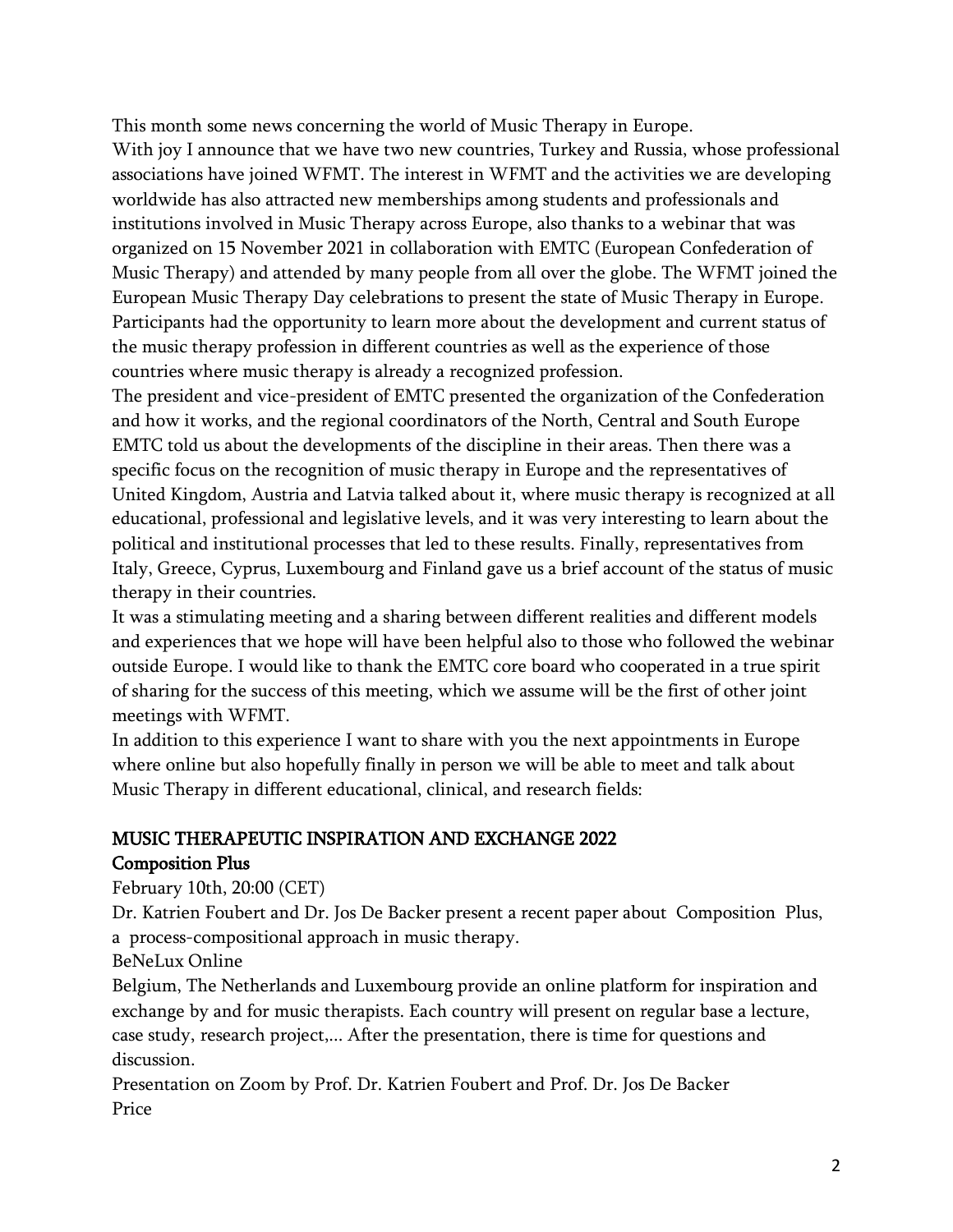- Members of MT associations connected with EMTC/WFMT and students:  $€10$ 

- Other: €15

Registration

- Send an e-mail to beroepsvereniging©muziektherapie.net with your name and association
- Make a bank transfer to BMT vzw: BE24 0682 4112 3738 (BIC: GKCCBEBB)
- Registration closes February 8th

#### THE 1ST INTERNATIONAL CONFERENCE ON MUSIC THERAPY FOR CHILDREN "CHILDREN'S HEALTH WITH MUSIC".

#### 26-27 April 2022 Helsinki, Finland

TOPICS: Music therapy in children's hospitals and music therapy in child psychiatry.

Music is a natural means of expression even for newborn children.

Music helps children to communicate during difficult illnesses and challenges.

ORGANIZERS: University Hospital of Helsinki - Child Psychiatry, University of Helsinki,

University of Jyväskylä and Finnish Society of Music Therapy

CONTACT: Dr Hanna Hakomäki, e-mail: childmusictherapy (at) hus.fi, tel. +358 40 167 8588 https://www.hus.fi/child-music-

therapy?fbclid=IwAR1LeS2Vw2\_jA8y6VFMTYA5qtnK1te8DxioBHlUzCzDlAHB3L8UVQIY Unc4

#### The 10th NORDIC MUSIC THERAPY CONFERENCE "Music Therapy - Adapting Approaches for Health". 28-30 APRIL 2022 Helsinki, Finland

https://www.jyu.fi/hytk/fi/laitokset/mutku/en/research/conferences/10-nordic-musictherapy-conference

Contact: Dr Esa Ala-Ruona or Mikaela Leandertz, email: nmtc2021@gmail.com

#### The 12th European Music Therapy Conference 'Music Therapy in Progress: Please Disturb' 8-12 June 2022 Edinburgh, United Kingdom

This conference marks the 30th anniversary of the European music therapy conferences. Following the first conference in 1992 which took place in Cambridge, the European conference returns to the UK. Over these three decades, the music therapy profession has grown significantly, and the European conference has become a prestigious triennial event. As such, it offers a unique space for the development of music therapists' professional and disciplinary identity, knowledge and skills at an international level.

The early bird registration deadline for all delegates has been extended until 25 February 2022.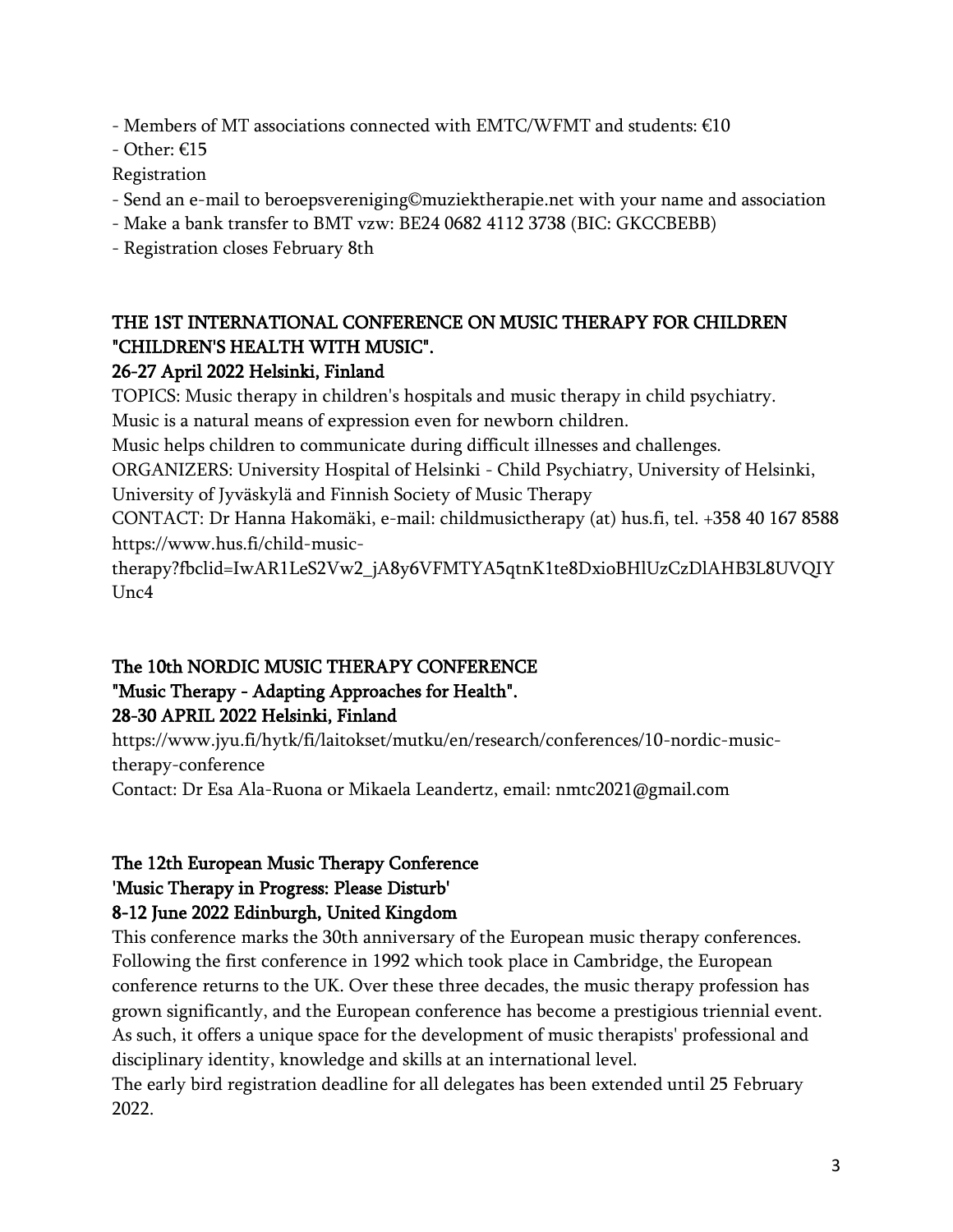<https://www.qmu.ac.uk/conferences-and-events/emtc-2022/>

Marinella Maggiori RL Europe

#### WFMT Buzz febbraio 2022 **ITA**

Cari colleghi questo mese alcune notizie che riguardano il mondo della Musicoterapia in Europa.

Con gioia annuncio che abbiamo due nuovi paesi Turchia e Russia le cui associazioni professionali si sono unite a WFMT. L'interesse per WFMT e per le attività che stiamo sviluppando in tutto il mondo ha richiamato anche nuove adesioni tra studenti e professionisti e istituzioni che si occupano di Musicoterapia in tutta Europa, anche grazie ad un webinar che è stato organizzato il 15 novembre 2021 in collaborazione con EMTC (European Confederation of Music Therapy) a cui hanno partecipato moltissime persone provenienti da ogni parte del globo.

La WFMT si è unita alle celebrazioni della Giornata Europea della Musicoterapia per presentare lo stato della Musicoterapia in Europa.

I partecipanti hanno avuto l'opportunità di saperne di più sullo sviluppo e lo stato attuale della professione di musicoterapia nei diversi paesi così come l'esperienza di quei paesi dove la musicoterapia è già una professione riconosciuta.

Il presidente ed il vice presidente di EMTC hanno presentato l'organizzazione della Confederazione e le modalità di lavoro ed i coordinatori regionali del Nord, Centro e Sud Europa EMTC ci hanno illustrato gli sviluppi della disciplina nelle loro aree.

Si è fatto poi un focus specifico sul riconoscimento della musicoterapia in Europa e ne hanno parlato i rappresentanti di Regno Unito, Austria e Lettonia, dove la Musicoterapia è riconosciuta a tutti i livelli formativi, professionali e legislativi, ed è stato molto interessante apprendere come sono stati i processi politico-istituzionali che hanno portato a questi risultati.

Per ultimo i rappresentanti di Italia, Grecia, Cipro, Lussemburgo e Finlandia, ci hanno illustrato sinteticamente lo status della musicoterapia nel loro paese.

Un incontro stimolante e all'insegna della condivisione tra diverse realtà e tra diversi modelli ed esperienze che speriamo sia stato di aiuto anche a coloro che fuori dall'Europa hanno seguito il webinar. Un ringraziamento al core board di EMTC che ha collaborato in vero spirito di condivisione per la riuscita di questo incontro, che abbiamo ipotizzato sarà il primo di altri incontri comuni con WFMT.

Oltre questa esperienza voglio condividere con voi i prossimi appuntamenti in Europa in cui online ma anche speriamo finalmente di persona potremo incontrarci e parlare di Musicoterapia nei diversi ambiti formativi, clinici e di ricerca: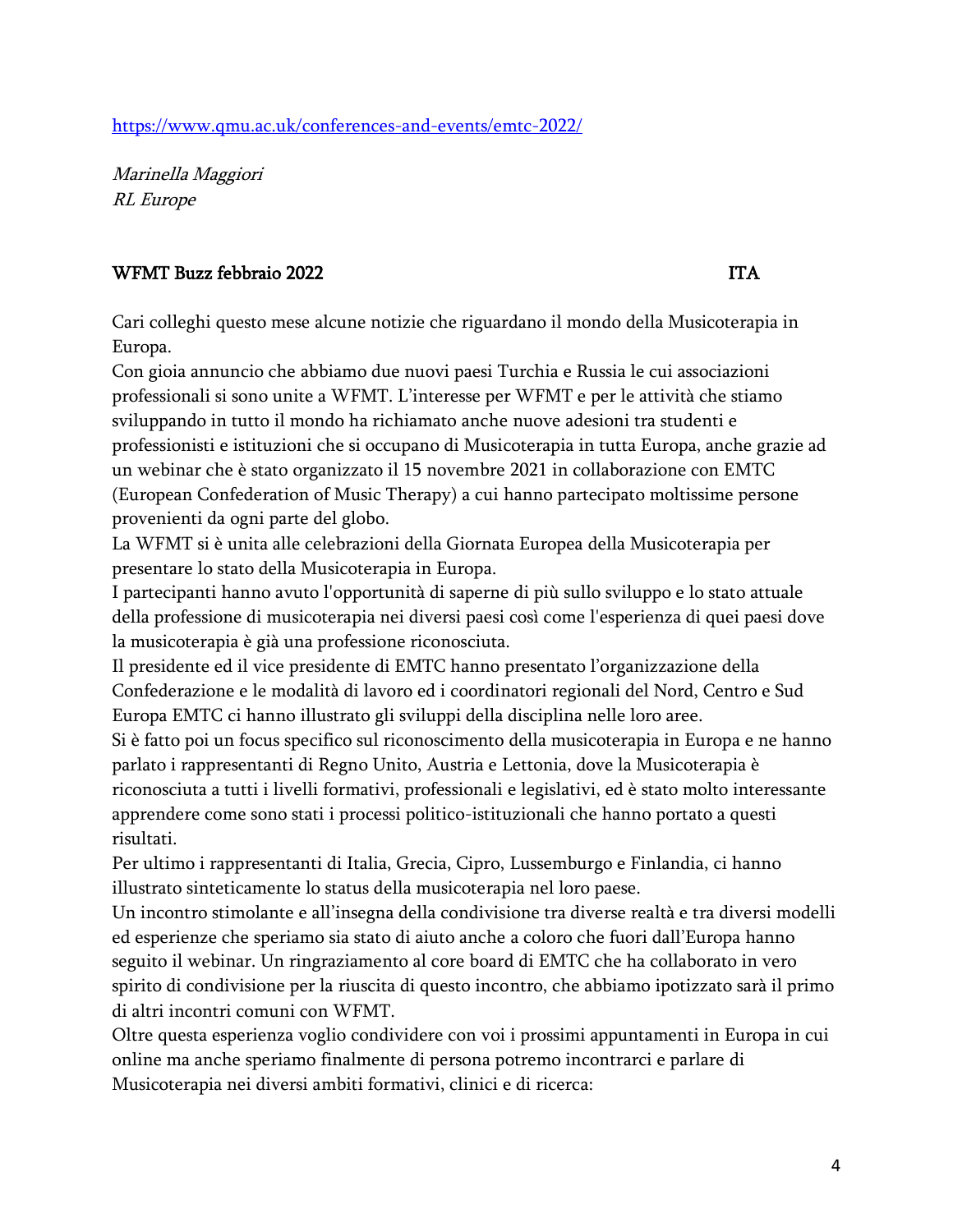# MUSIC THERAPEUTIC INSPIRATION AND EXCHANGE 2022

#### Composition Plus

10 febbraio, 20:00 (CET)

La Dr. Katrien Foubert e il Dr. Jos De Backer presentano un recente articolo su Composition Plus, un approccio processuale-compositivo in musicoterapia.

BeNeLux Online

Belgio, Paesi Bassi e Lussemburgo forniscono una piattaforma online per l'ispirazione e lo scambio da e per i musicoterapeuti. Ogni paese presenterà un caso di studio, un progetto di ricerca, un'esperienza. Dopo la presentazione, c'è tempo per domande e discussioni. Presentazione su Zoom della Prof. Dr. Katrien Foubert e del Prof. Dr. Jos De Backer Prezzo

- Membri delle associazioni di MT collegate a EMTC/WFMT e studenti: €10

- Altri: €15

Registrazione

- Invia un'e-mail a beroepsvereniging©muziektherapie.net con il tuo nome e la tua associazione

- Fare un bonifico bancario a BMT vzw: BE24 0682 4112 3738 (BIC: GKCCBEBB)

- L'iscrizione chiude l'8 febbraio

#### LA 1° CONFERENZA INTERNAZIONALE DI MUSICOTERAPIA SULLA MUSICOTERAPIA PER BAMBINI

## "La SALUTE DEI BAMBINI CON LA MUSICA"

#### 26-27 aprile 2022 Helsinki, Finlandia

ARGOMENTI: Musicoterapia negli ospedali pediatrici e Musicoterapia nella psichiatria infantile.

La musica è un mezzo di espressione naturale anche per i bambini appena nati.

La musica aiuta i bambini a comunicare durante malattie e sfide difficili.

ORGANIZZATORI: Ospedale Universitario di Helsinki - Psichiatria infantile, Università di Helsinki, Università di Jyväskylä e Società finlandese di Musicoterapia

CONTATTO: Dr Hanna Hakomäki, e-mail: childmusictherapy (at) hus.fi, tel. +358 40 167 8588

[https://www.hus.fi/child-music-](https://www.hus.fi/child-music-therapy?fbclid=IwAR1LeS2Vw2_jA8y6VFMTYA5qtnK1te8DxioBHlUzCzDlAHB3L8UVQIYUnc4)

[therapy?fbclid=IwAR1LeS2Vw2\\_jA8y6VFMTYA5qtnK1te8DxioBHlUzCzDlAHB3L8UVQIY](https://www.hus.fi/child-music-therapy?fbclid=IwAR1LeS2Vw2_jA8y6VFMTYA5qtnK1te8DxioBHlUzCzDlAHB3L8UVQIYUnc4) [Unc4](https://www.hus.fi/child-music-therapy?fbclid=IwAR1LeS2Vw2_jA8y6VFMTYA5qtnK1te8DxioBHlUzCzDlAHB3L8UVQIYUnc4)

#### La 10° CONFERENZA NORDICA DI MUSICOTERAPIA "Musicoterapia - Adattare gli approcci per la salute" 28-30 APRILE 2022 Helsinki, Finlandia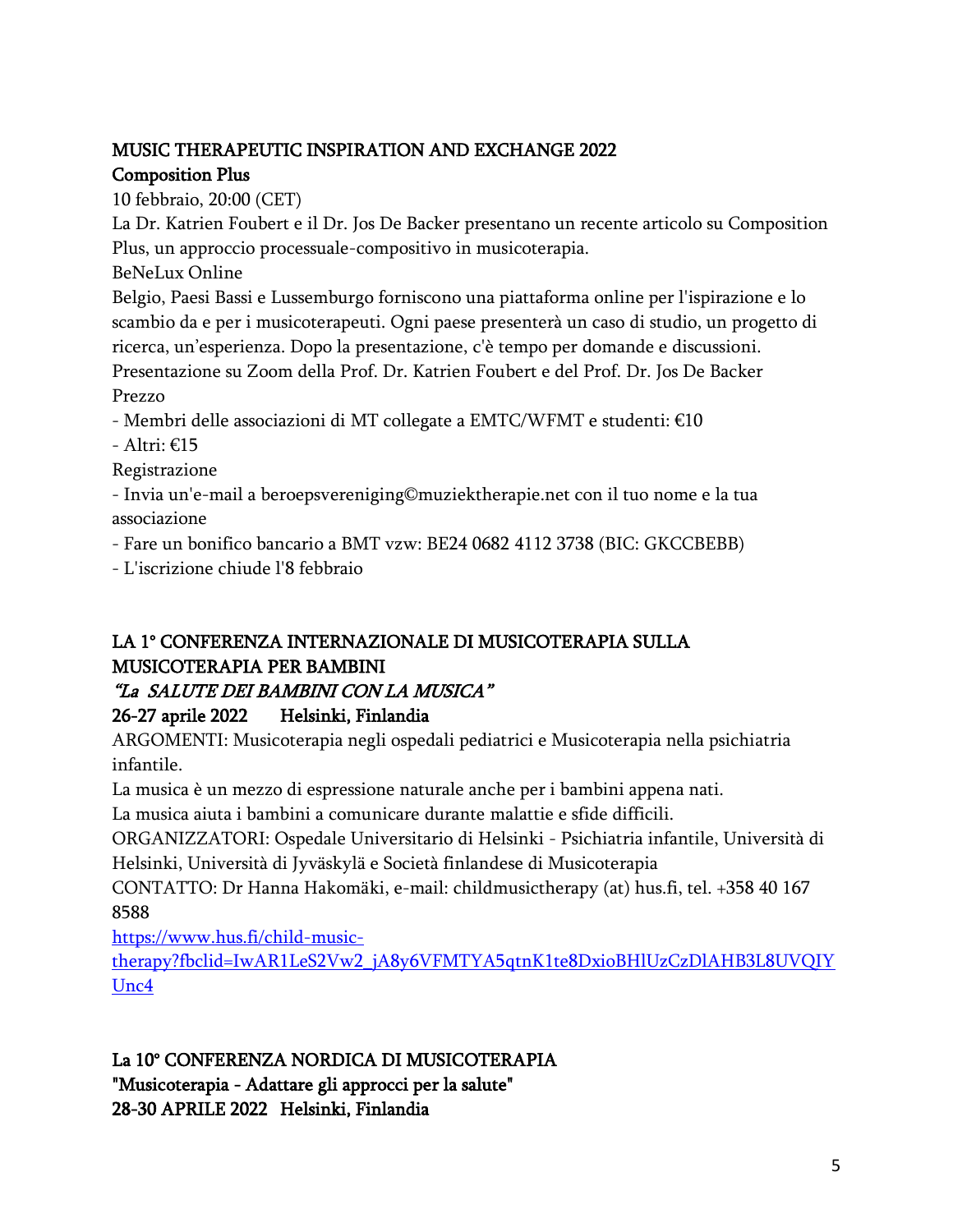[https://www.jyu.fi/hytk/fi/laitokset/mutku/en/research/conferences/10-nordic-music](https://www.jyu.fi/hytk/fi/laitokset/mutku/en/research/conferences/10-nordic-music-therapy-conference)[therapy-conference](https://www.jyu.fi/hytk/fi/laitokset/mutku/en/research/conferences/10-nordic-music-therapy-conference)

Contact: Dr Esa Ala-Ruona or Mikaela Leandertz, email: [nmtc2021@gmail.com](mailto:nmtc2021@gmail.com)

#### La 12° Conferenza Europea di Musicoterapia 'Musicoterapia in corso: si prega di disturbare' 8-12 giugno 2022 Edimburgo, Regno Unito

Questa conferenza segna il 30° anniversario delle conferenze europee di musicoterapia. Dopo la prima conferenza del 1992 che si è svolta a Cambridge, la conferenza europea ritorna nel Regno Unito. Nell'arco di questi tre decenni, la professione della musicoterapia è cresciuta significativamente, e la conferenza europea è diventata un prestigioso evento triennale. Come tale, offre uno spazio unico per lo sviluppo dell'identità professionale e disciplinare dei musicoterapeuti, delle conoscenze e delle competenze a livello internazionale. Il termine di registrazione early bird per tutti i delegati è stato esteso fino al 25 febbraio 2022. <https://www.qmu.ac.uk/conferences-and-events/emtc-2022/>

Marinella Maggiori RL Europe

#### WFMT Buzz février 2022

Chers collègues, ce mois-ci, quelques nouvelles concernant le monde de la musicothérapie en Europe.

C'est avec joie que je vous annonce que nous avons deux nouveaux pays, la Turquie et la Russie, dont les associations professionnelles ont rejoint la WFMT. L'intérêt pour la WFMT et les activités que nous développons dans le monde entier ont également attiré de nouvelles adhésions parmi les étudiants et les professionnels et institutions impliqués dans la musicothérapie à travers l'Europe, également grâce à un webinaire qui a été organisé le 15 novembre 2021 en collaboration avec l'EMTC (Confédération européenne de musicothérapie) auquel ont participé de nombreuses personnes du monde entier. Le WFMT s'est joint aux célébrations de la Journée européenne de la musicothérapie pour présenter l'état de la musicothérapie en Europe.

Les participants ont eu l'occasion d'en apprendre davantage sur le développement et le statut actuel de la profession de musicothérapeute dans différents pays, ainsi que sur l'expérience des pays où la musicothérapie est déjà une profession reconnue.

Le président et le vice-président de l'EMTC ont présenté l'organisation de la Confédération et son fonctionnement, et les coordinateurs régionaux de l'Europe du Nord, du Centre et du Sud de l'EMTC nous ont parlé des développements de la discipline dans leur région.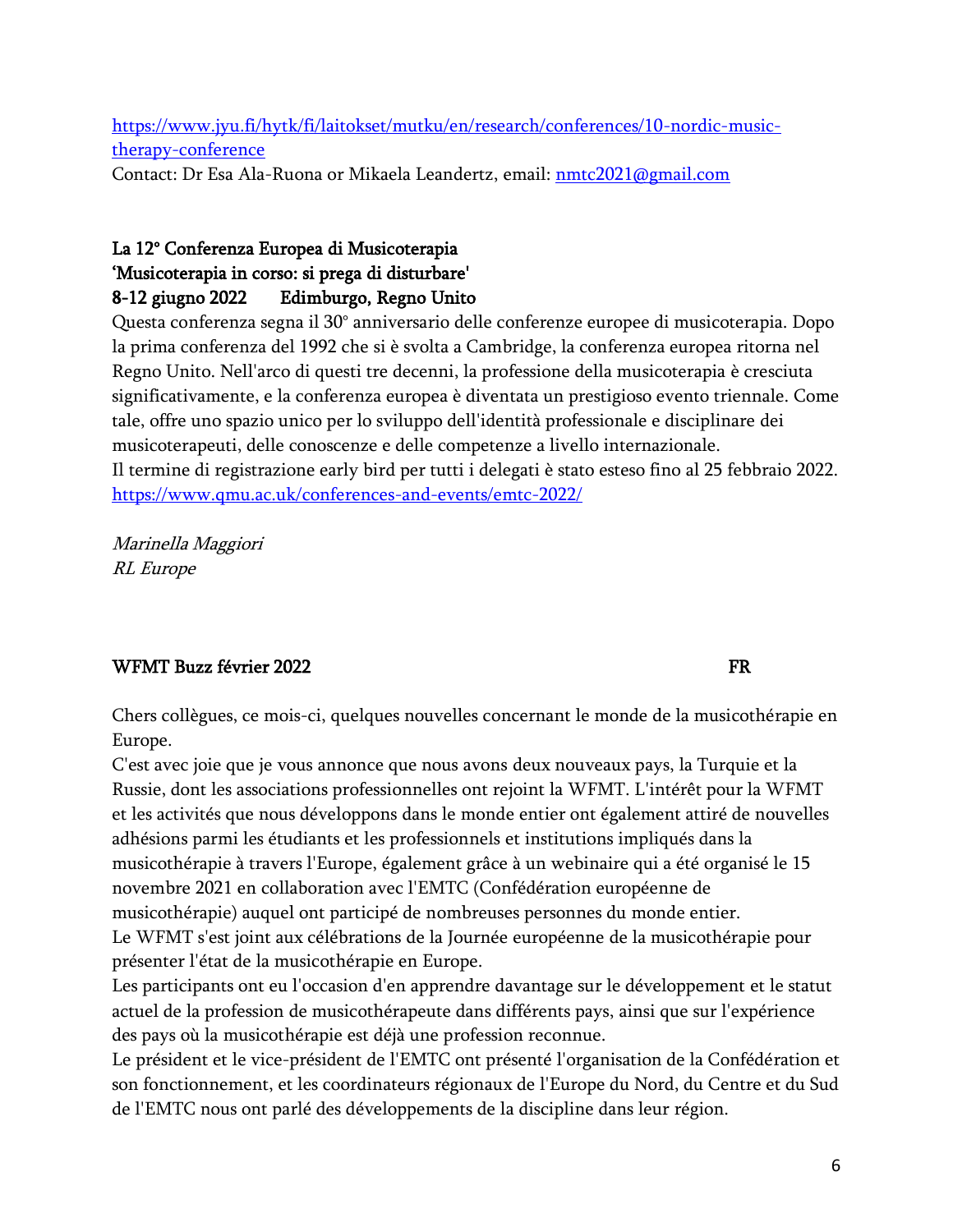Ensuite, un accent particulier a été mis sur la reconnaissance de la musicothérapie en Europe et les représentants du Royaume-Uni, de l'Autriche et de la Lettonie en ont parlé, où la musicothérapie est reconnue à tous les niveaux éducatifs, professionnels et législatifs, et il était très intéressant d'apprendre les processus politiques et institutionnels qui ont conduit à ces résultats.

Enfin, des représentants de l'Italie, de la Grèce, de Chypre, du Luxembourg et de la Finlande nous ont donné un bref aperçu de la situation de la musicothérapie dans leur pays.

Ce fut une réunion stimulante et un partage entre différentes réalités et différents modèles et expériences, qui, nous l'espérons, a également été utile à ceux qui ont suivi le webinaire en dehors de l'Europe. Je tiens à remercier le conseil d'administration de l'EMTC qui a coopéré dans un véritable esprit de partage pour le succès de cette réunion, qui, nous le supposons, sera la première d'autres réunions conjointes avec le WFMT.

En plus de cette expérience, je souhaite partager avec vous les prochains rendez-vous en Europe où, en ligne mais aussi, je l'espère, en personne, nous pourrons nous rencontrer et parler de la musicothérapie dans différents domaines éducatifs, cliniques et de recherche :

### INSPIRATION THÉRAPEUTIQUE MUSICALE ET ÉCHANGE 2022 Composition Plus

#### 10 février, 20:00 (CET)

Le Dr Katrien Foubert et le Dr Jos De Backer présentent un article récent sur Composition Plus, une approche processuelle-compositionnelle en musicothérapie.

BeNeLux en ligne

La Belgique, les Pays-Bas et le Luxembourg offrent une plateforme en ligne d'inspiration et d'échange par et pour les musicothérapeutes. Chaque pays présentera une étude de cas, un projet de recherche, une expérience. La présentation sera suivie d'une période de questions et de discussion.

Zoom présentation par le Prof. Dr. Katrien Foubert et le Prof. Dr. Jos De Backer Prix

- Membres des associations de MT liées à l'EMTC/WFMT et étudiants : 10 €.

- Autres : 15 euros

Inscription

- Envoyez un e-mail à beroepsvereniging©muziektherapie.net avec votre nom et votre association.

- Effectuer un virement bancaire à l'ordre de BMT vzw : BE24 0682 4112 3738 (BIC : GKCCBEBB)

- Clôture des inscriptions le 8 février

# LA 1ÈRE CONFÉRENCE INTERNATIONALE DE MUSICOTHÉRAPIE SUR LA MUSICOTHÉRAPIE POUR LES ENFANTS

"LA SANTÉ DES ENFANTS EN MUSIQUE".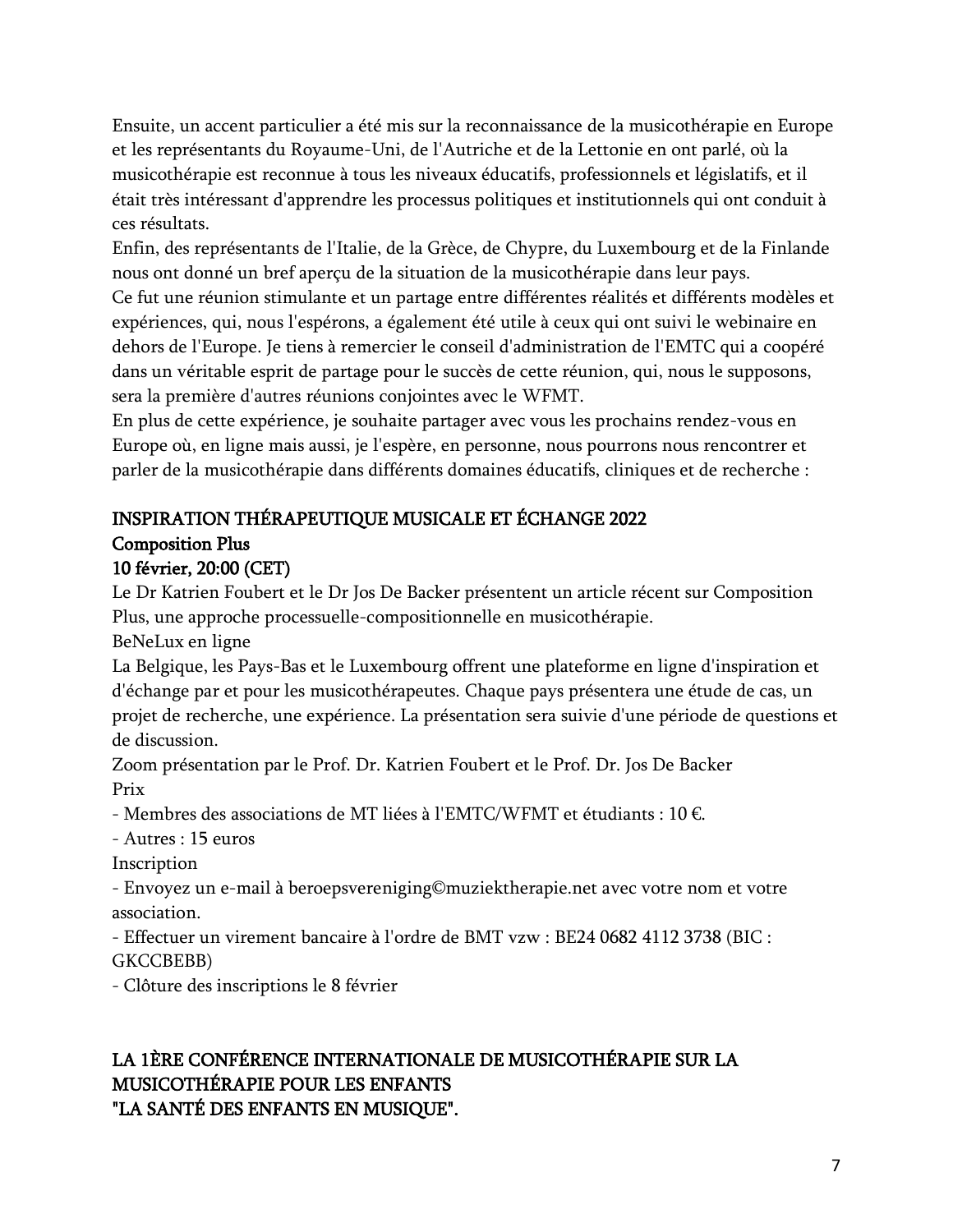#### 26-27 avril 2022 Helsinki, Finlande

SUJETS : La musicothérapie dans les hôpitaux pour enfants et la musicothérapie en pédopsychiatrie.

La musique est un moyen d'expression naturel, même pour les nouveau-nés.

La musique aide les enfants à communiquer lors de maladies et de défis difficiles.

ORGANISATEURS : Hôpital universitaire d'Helsinki - Psychiatrie de l'enfant, Université d'Helsinki, Université de Jyväskylä et Société finlandaise de musicothérapie.

CONTACT : Dr Hanna Hakomäki, e-mail : childmusictherapy (at) hus.fi, tel. +358 40 167 8588

https://www.hus.fi/child-music-

therapy?fbclid=IwAR1LeS2Vw2\_jA8y6VFMTYA5qtnK1te8DxioBHlUzCzDlAHB3L8UVQIY  $Unc4$ 

#### La 10e conférence nordique de musicothérapie "Musicothérapie - Adaptation des approches pour la santé". 28-30 AVRIL 2022 Helsinki, Finlande

https://www.jyu.fi/hytk/fi/laitokset/mutku/en/research/conferences/10-nordic-musictherapy-conference

Contact : Dr Esa Ala-Ruona ou Mikaela Leandertz, courriel : nmtc2021@gmail.com.

# La 12e conférence européenne sur la musicothérapie La musicothérapie en cours : veuillez interrompre le processus".

#### 8-12 juin 2022 Edinburgh, Royaume-Uni

Cette conférence marque le 30e anniversaire des conférences européennes de musicothérapie. Après la première conférence de 1992 qui s'est tenue à Cambridge, la conférence européenne revient au Royaume-Uni. Au cours de ces trois décennies, la profession de musicothérapeute s'est considérablement développée, et la conférence européenne est devenue un événement triennal prestigieux. En tant que tel, il offre un espace unique pour le développement de l'identité professionnelle et disciplinaire, des connaissances et des compétences des musicothérapeutes à un niveau international.

Le délai d'inscription anticipée pour tous les délégués a été prolongé jusqu'au 25 février 2022. <https://www.qmu.ac.uk/conferences-and-events/emtc-2022/>

Marinella Maggiori RL Europe

WFMT Buzz febrero 2022 ESP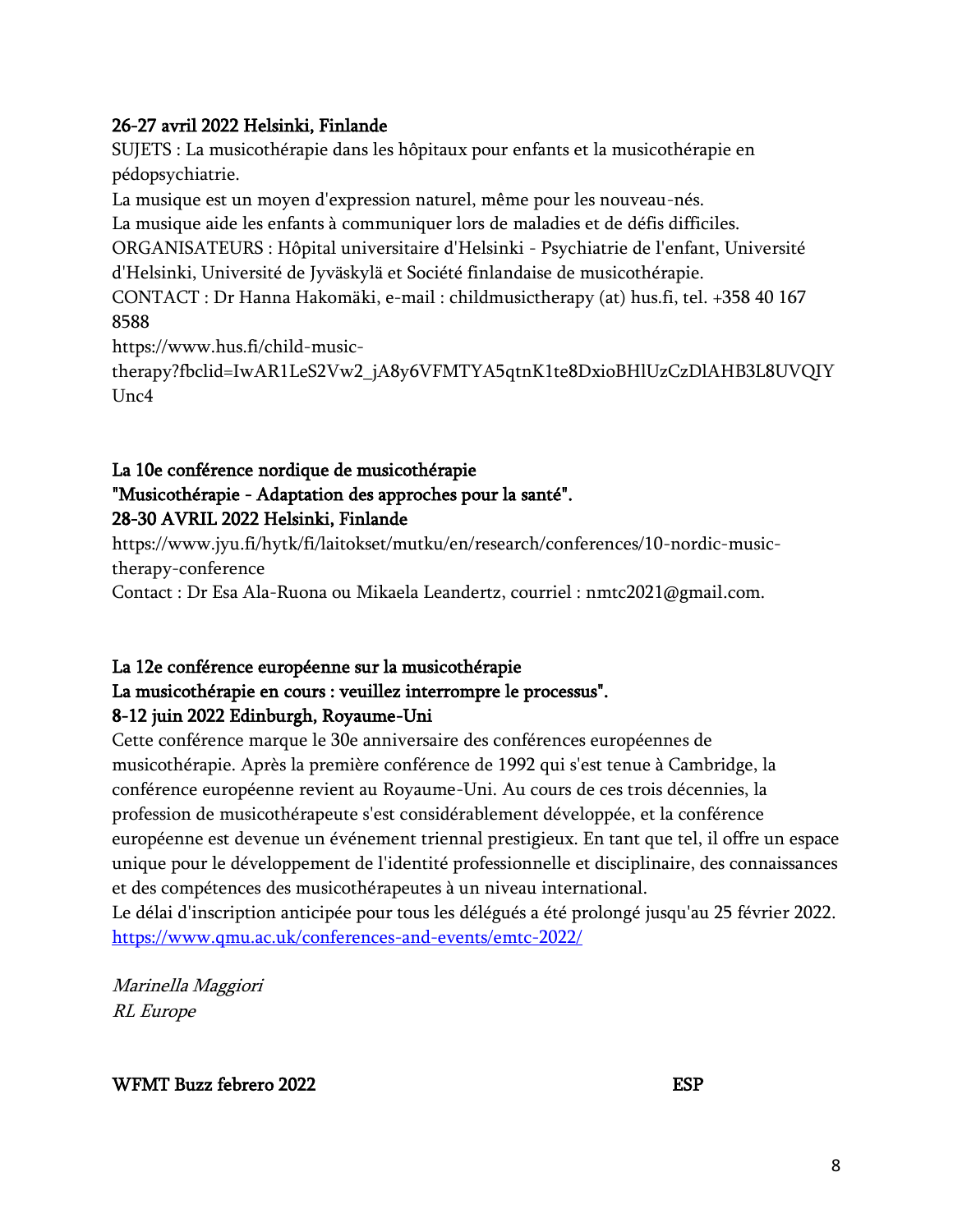Queridos colegas este mes algunas noticias relacionadas con el mundo de la Musicoterapia en Europa.

Con alegría anuncio que tenemos dos nuevos países, Turquía y Rusia, cuyas asociaciones profesionales se han unido al FMMT. El interés por la FMT y las actividades que desarrollamos en todo el mundo también ha atraído nuevas afiliaciones entre estudiantes y profesionales e instituciones relacionadas con la musicoterapia en toda Europa, también gracias a un seminario web que se organizó el 15 de noviembre de 2021 en colaboración con la EMTC (Confederación Europea de Musicoterapia) al que asistieron muchas personas de todo el mundo.

La FMMT se unió a las celebraciones del Día Europeo de la Musicoterapia para presentar el estado de la musicoterapia en Europa.

Los participantes tuvieron la oportunidad de conocer el desarrollo y la situación actual de la profesión de musicoterapeuta en diferentes países, así como la experiencia de aquellos países en los que la musicoterapia ya es una profesión reconocida.

El presidente y el vicepresidente de la EMTC presentaron la organización de la Confederación y su funcionamiento, y los coordinadores regionales de la EMTC del Norte, Centro y Sur de Europa nos hablaron de la evolución de la disciplina en sus zonas.

A continuación, se hizo hincapié en el reconocimiento de la musicoterapia en Europa y los representantes de Reino Unido, Austria y Letonia hablaron de ello, donde la musicoterapia está reconocida a todos los niveles educativos, profesionales y legislativos, y fue muy interesante conocer los procesos políticos e institucionales que llevaron a estos resultados. Por último, los representantes de Italia, Grecia, Chipre, Luxemburgo y Finlandia nos expusieron brevemente la situación de la musicoterapia en sus países.

Fue una reunión estimulante y un intercambio entre diferentes realidades y diferentes modelos y experiencias que esperamos haya sido útil también para quienes siguieron el seminario web fuera de Europa. Me gustaría dar las gracias a la junta directiva del EMTC, que ha cooperado con un verdadero espíritu de compartir para el éxito de esta reunión, que suponemos será la primera de otras reuniones conjuntas con el FMMT.

Además de esta experiencia quiero compartir con vosotros las próximas citas en Europa donde online pero también espero que finalmente en persona podamos conocernos y hablar de Musicoterapia en diferentes ámbitos educativos, clínicos y de investigación:

## MÚSICA INSPIRACIÓN TERAPÉUTICA E INTERCAMBIO 2022 Composición Plus

#### 10 de febrero, 20:00 (CET)

La Dra. Katrien Foubert y el Dr. Jos De Backer presentan un artículo reciente sobre Composition Plus, un enfoque procesual-compositivo en musicoterapia. BeNeLux Online

Bélgica, Países Bajos y Luxemburgo ofrecen una plataforma en línea para la inspiración y el intercambio por y para los musicoterapeutas. Cada país presentará un estudio de caso, un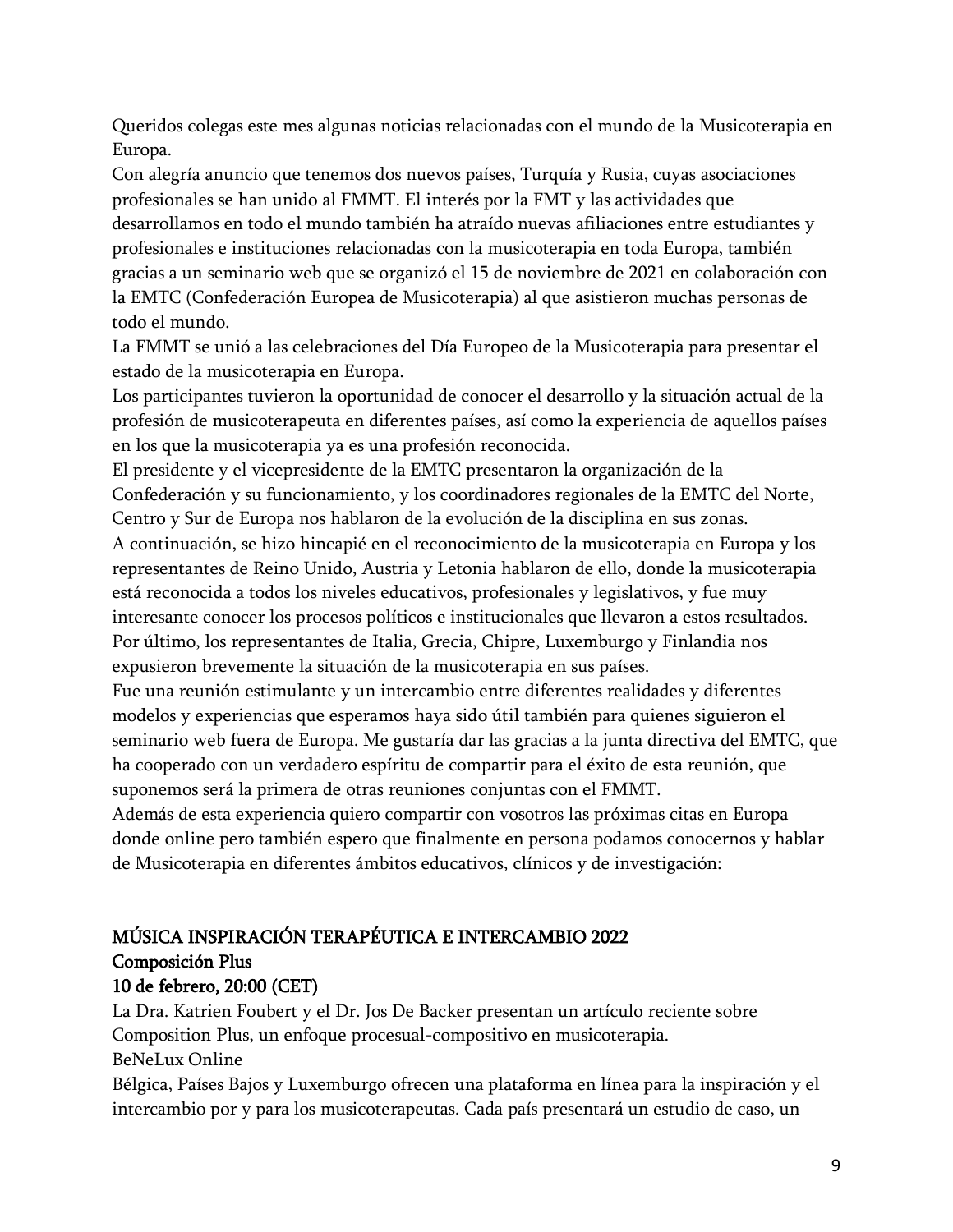proyecto de investigación, una experiencia. Tras la presentación, habrá tiempo para preguntas y debates.

Presentación con zoom del Prof. Dr. Katrien Foubert y el Prof. Dr. Jos De Backer Precio

- Miembros de las asociaciones de MT relacionadas con la EMTC/WFMT y estudiantes: 10 euros

- Otros: 15 euros

Registro

- Envíe un correo electrónico a beroepsvereniging©muziektherapie.net con su nombre y su asociación

- Haga una transferencia bancaria a BMT vzw: BE24 0682 4112 3738 (BIC: GKCCBEBB)

- La inscripción se cierra el 8 de febrero

### 1ª CONFERENCIA INTERNACIONAL DE MUSICOTERAPIA PARA NIÑOS "LA SALUD DE LOS NIÑOS CON LA MÚSICA".

#### 26-27 de abril de 2022 Helsinki, Finlandia

TEMAS: La musicoterapia en los hospitales infantiles y la musicoterapia en la psiquiatría infantil.

La música es un medio de expresión natural incluso para los niños recién nacidos.

La música ayuda a los niños a comunicarse durante enfermedades y retos difíciles.

ORGANIZADORES: Hospital Universitario de Helsinki - Psiquiatría Infantil, Universidad de Helsinki, Universidad de Jyväskylä y Sociedad Finlandesa de Musicoterapia

CONTACTO: Dra. Hanna Hakomäki, e-mail: childmusictherapy (at) hus.fi, tel. +358 40 167 8588

[https://www.hus.fi/child-music-](https://www.hus.fi/child-music-therapy?fbclid=IwAR1LeS2Vw2_jA8y6VFMTYA5qtnK1te8DxioBHlUzCzDlAHB3L8UVQIYUnc4)

[therapy?fbclid=IwAR1LeS2Vw2\\_jA8y6VFMTYA5qtnK1te8DxioBHlUzCzDlAHB3L8UVQIY](https://www.hus.fi/child-music-therapy?fbclid=IwAR1LeS2Vw2_jA8y6VFMTYA5qtnK1te8DxioBHlUzCzDlAHB3L8UVQIYUnc4) [Unc4](https://www.hus.fi/child-music-therapy?fbclid=IwAR1LeS2Vw2_jA8y6VFMTYA5qtnK1te8DxioBHlUzCzDlAHB3L8UVQIYUnc4)

#### 10ª CONFERENCIA DE MUSICOTERAPIA NÓRDICA

"Musicoterapia - Adaptación de enfoques para la salud". 28-30 ABRIL 2022 Helsinki, Finlandia

[https://www.jyu.fi/hytk/fi/laitokset/mutku/en/research/conferences/10-nordic-music](https://www.jyu.fi/hytk/fi/laitokset/mutku/en/research/conferences/10-nordic-music-therapy-conference)[therapy-conference](https://www.jyu.fi/hytk/fi/laitokset/mutku/en/research/conferences/10-nordic-music-therapy-conference)

Contacto: Dr Esa Ala-Ruona o Mikaela Leandertz, correo electrónico: nmtc2021@gmail.com

12ª Conferencia Europea de Musicoterapia

Musicoterapia en curso: por favor, interrumpa".

8-12 de junio de 2022 Edimburgo, Reino Unido